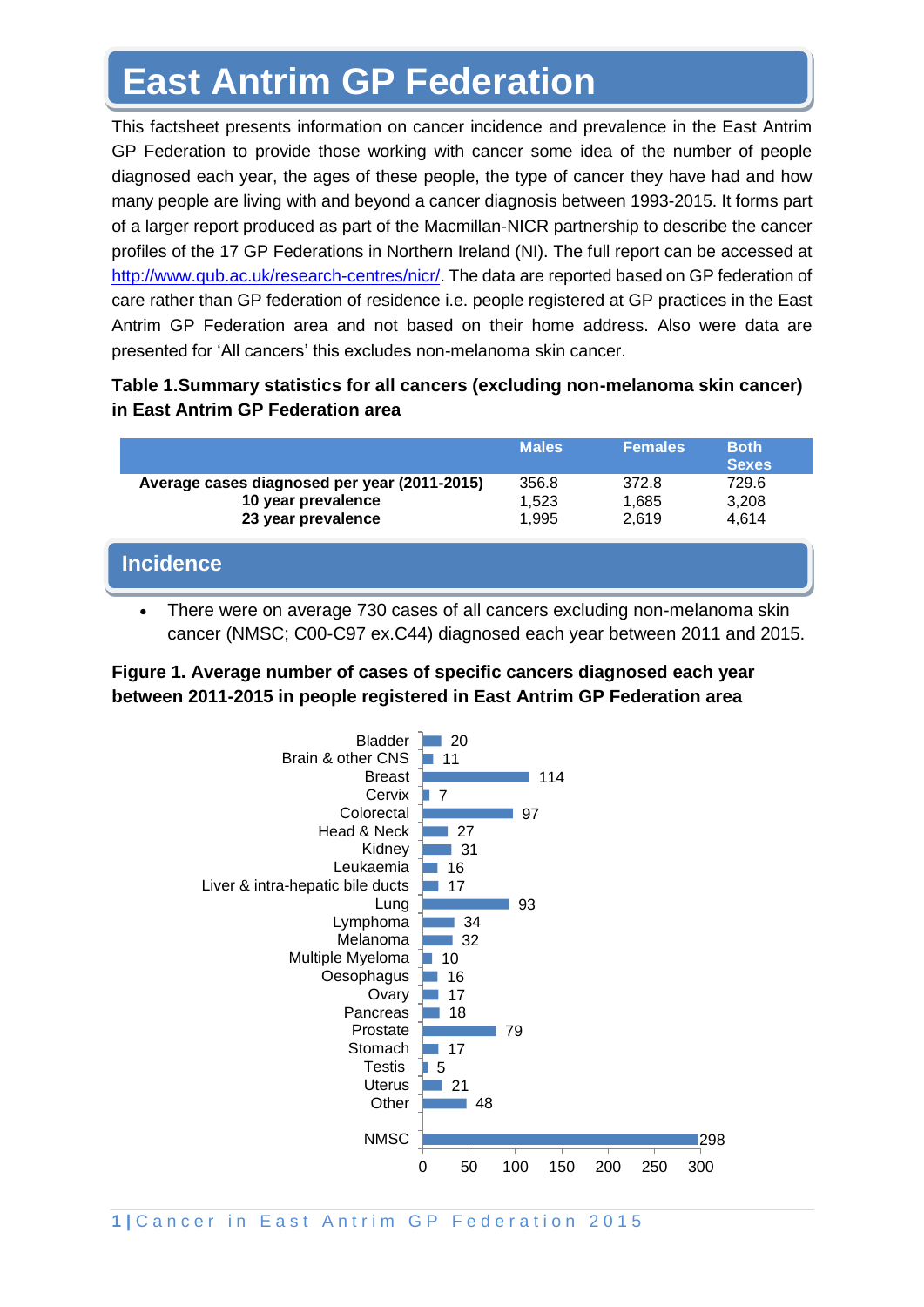• In 2011-2015 there were on average 114 cases of invasive female breast cancer, 79 cases of prostate cancer, 97 cases of colorectal cancer, 93 cases of lung cancer and 298 cases of non-melanoma skin cancer diagnosed each year.

## **Figure 2. Proportion (%) of cases diagnosed between 2011 and 2015 by specific cancer site and stage at diagnosis in East Antrim GP Federation area**



**Proportion (%) of people with cancer** 

■Stage I ■Stage II ■Stage III ■Stage IV ■Unknown

## **Figure 3. Proportion (%) of cases diagnosed between 2011 and 2015 by specific cancer site and age at diagnosis in East Antrim GP Federation area**



#### **Proportion (%) of people with cancer**

 $\Box$  0 to 49 years  $\Box$  50 to 59 years  $\Box$  0 to 59 years (prostate only)  $\Box$  60 to 69 years  $\Box$  70 years and over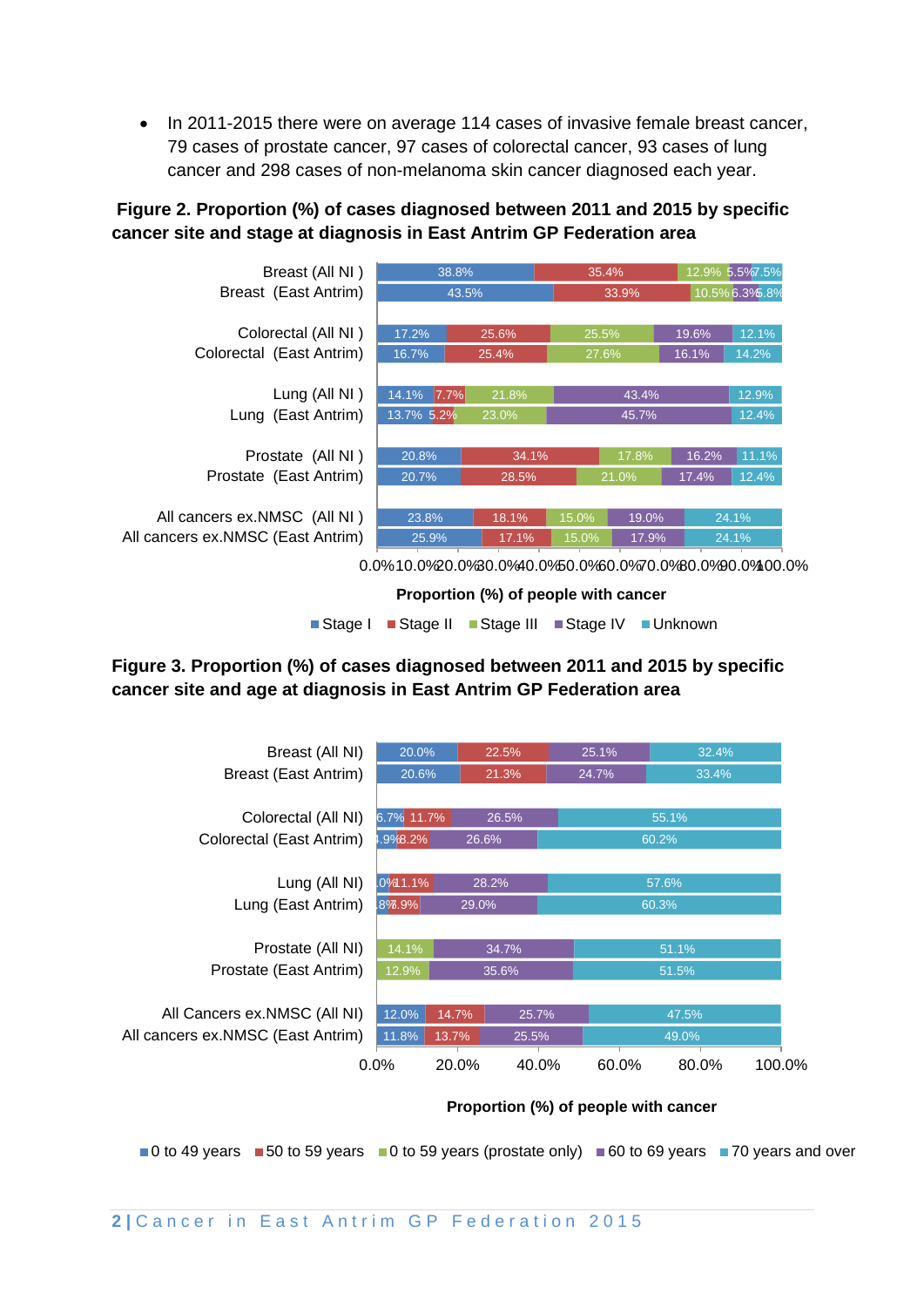#### • **Prevalence**

## **Figure 4. 23-year prevalence of all cancer (excluding NMSC) by sex and time from diagnosis in East Antrim GP Federation area**



**Proportion (%) of people with cancer**

 $\blacksquare$ 0 to 1 years  $\blacksquare$  1 to 5 years  $\blacksquare$  5 to 10 years  $\blacksquare$  10 to 15 years  $\blacksquare$  15 to 20 years  $\blacksquare$  20-23 years

The 23- year prevalence represents all people diagnosed with cancer during 1993-2015 who are still alive at the end of 2015. Other prevalence measures commonly used, which depend on the diagnosis period considered, include:

- One year prevalence (people diagnosed in 2015) which at the end of 2015 was 511 (259 males and 252 females).
- Five year prevalence (people diagnosed 2011-2015) which at the end of 2015 was 2,022 (947 males and 1,075 females).
- Ten year prevalence (people diagnosed 2006-2015) which at the end of 2015 was 3,208 (1,523 males and 1,685 females).
- Twenty-three year prevalence (people diagnosed 1993-2015) which at the end of 2015 was 4,614 (1,995 males and 2,619 females).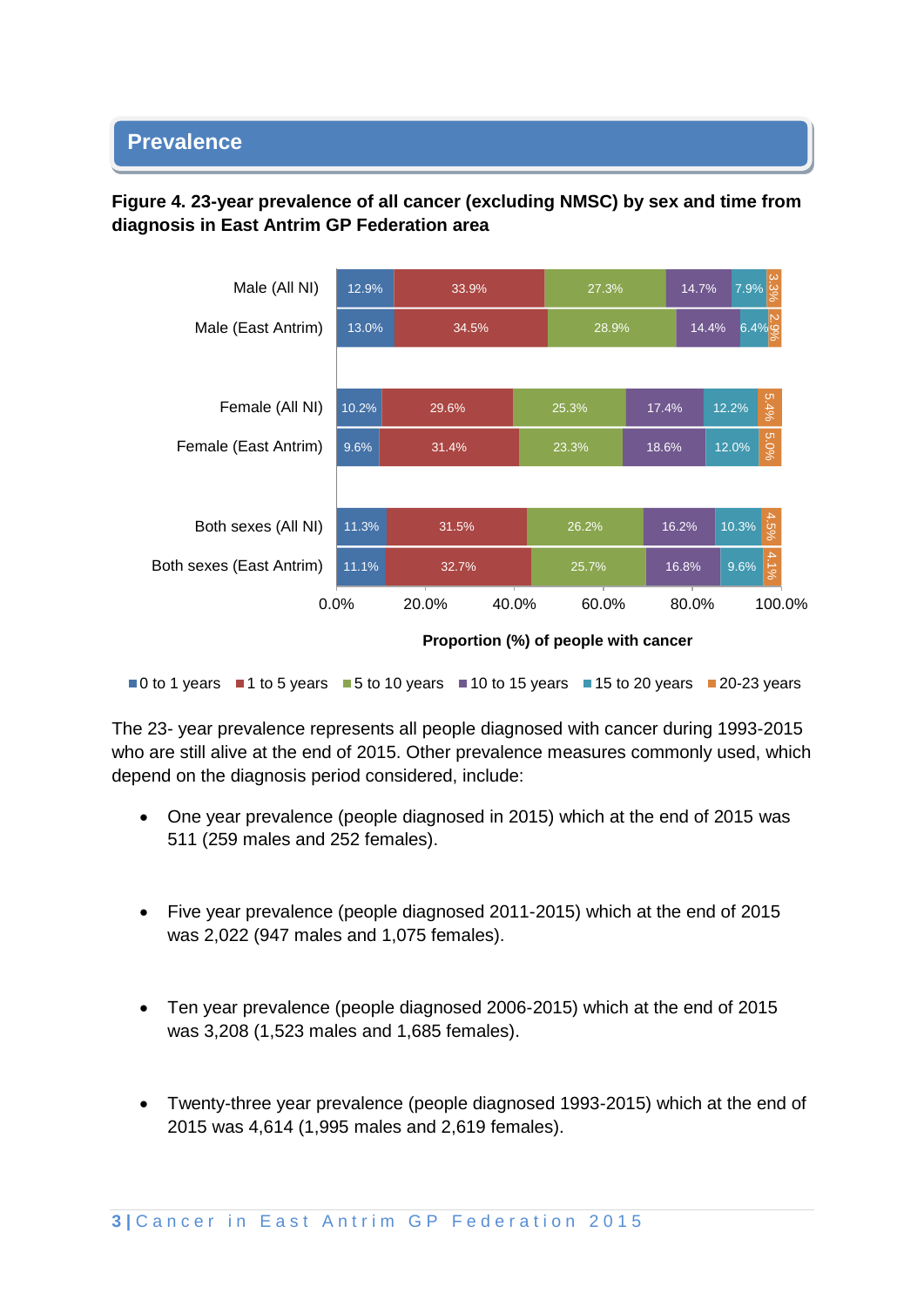



**Figure 6. 23-year prevalence (number of people) for all cancers (excluding NMSC) by sex and cancer site in East Antrim GP Federation area**



At 31<sup>st</sup> December 2015, of those people living up to 23 years after a cancer diagnosis (excluding non-melanoma skin cancer) in the East Antrim GP Federation:

- Over half (59.0%) of people had been diagnosed with breast, prostate, colorectal or lung cancer.
- 2,619 were females and of these over 4 in 10 females (45.2%) had, had a diagnosis of invasive breast cancer (ICD10 C50).
- 1,995 were males and of these 3 in 10 males (36.2%) had, had a diagnosis of prostate cancer (ICD10 C61).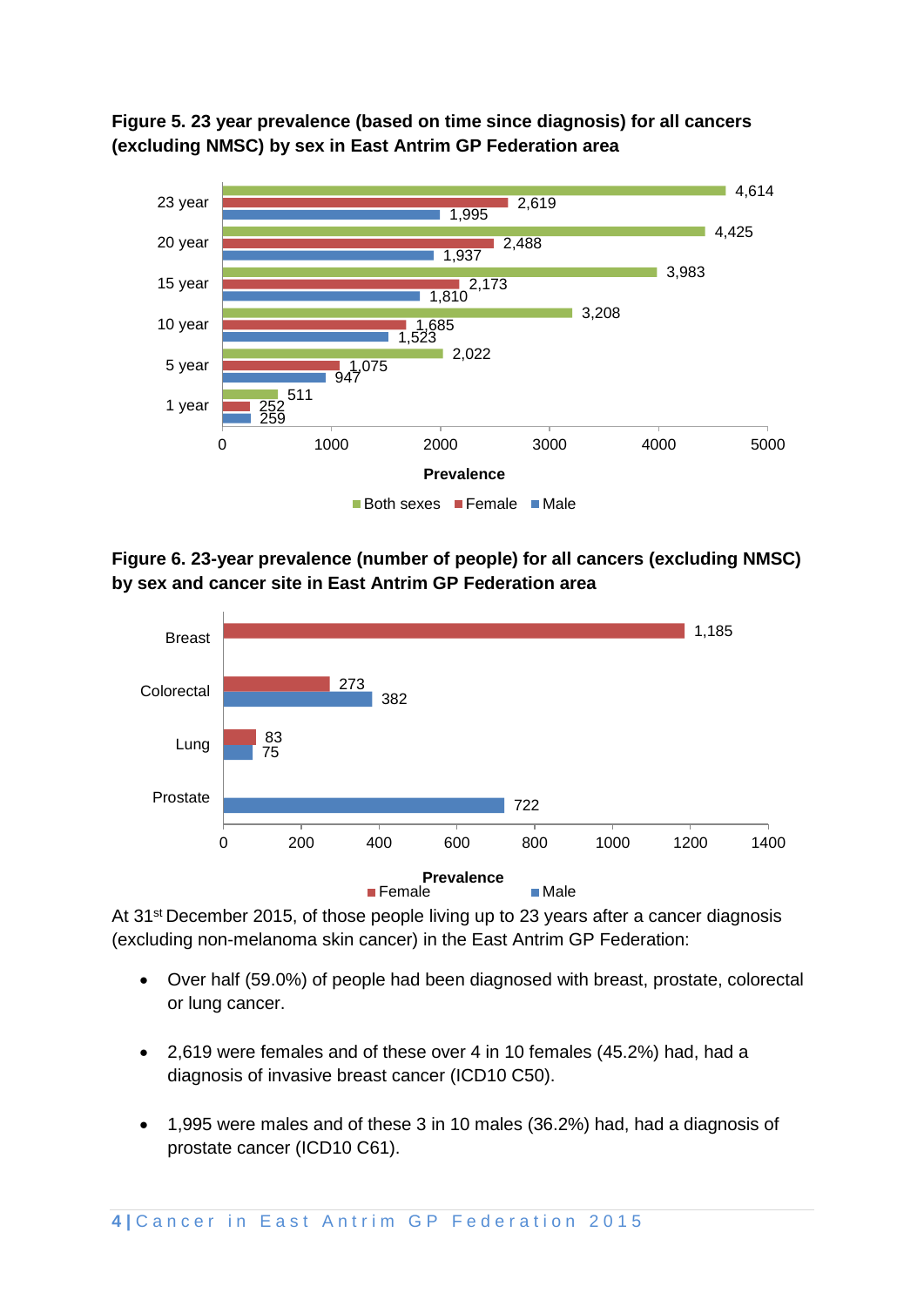## **Figure 7. 23-year prevalence for all cancers (excluding NMSC) by cancer site and time since diagnosis in East Antrim GP Federation area**

Breast (East Antrim; n=1,185) Breast (All NI; n=14,727)

Colorectal (East Antrim; n=655) Colorectal (All NI; n=8,161)

Head & Neck (East Antrim; n=150) Head & Neck (All NI; n=2,142)

> Kidney (East Antrim; n=188) Kidney (All NI; n=2,075)

Leukaemia (East Antrim; n=93) Leukaemia (All NI; n=1,392)

> Lung (East Antrim; n=158) Lung (All NI; n=2,059)

Lymphoma (East Antrim; n=278) Lymphoma (All NI; n=3,391)

Melanoma (East Antrim; n=318) Melanoma (All NI; n=4,008)

Prostate (East Antrim; n=722) Prostate (All NI; n=9,347)

NMSC (East Antrim; n=2,674) NMSC (All NI; n=33,881)

| 9.1%  | 28.6% |       | 62.3% |       |  |
|-------|-------|-------|-------|-------|--|
| 8.8%  | 30.5% |       | 60.7% |       |  |
| 11.3% | 35.0% |       | 53.7% |       |  |
| 11.9% | 35.0% |       | 53.1% |       |  |
| 13.9% | 32.1% |       | 54.1% |       |  |
| 12.7% | 34.7% |       | 52.7% |       |  |
| 14.3% | 37.9% |       | 47.8% |       |  |
| 14.9% |       | 46.5% | 38.5% |       |  |
| 11.7% | 30.1% |       | 58.2% |       |  |
| 10.8% | 40.9% |       | 48.4% |       |  |
|       | 33.0% | 37.9% |       | 29.1% |  |
|       | 31.0% | 43.0% |       | 25.9% |  |
| 9.6%  | 30.5% |       | 59.9% |       |  |
| 10.4% | 27.7% |       | 61.9% |       |  |
| 9.6%  | 30.2% |       | 60.2% |       |  |
| 11.9% | 32.1% |       | 56.0% |       |  |
| 11.7% | 37.5% |       | 50.8% |       |  |
| 9.1%  | 37.5% |       | 53.3% |       |  |
|       |       |       |       |       |  |
| 9.6%  | 33.1% |       | 57.3% |       |  |
|       |       |       |       |       |  |

0.0%10.0%20.0%30.0%40.0%50.0%60.0%70.0%80.0%90.0%100.0% **Proportion (%) of people with cancer**

| $\blacksquare$ 0-1 years | $\blacksquare$ 1-5 years | $\blacksquare$ 5+years |
|--------------------------|--------------------------|------------------------|
|--------------------------|--------------------------|------------------------|

At 31<sup>st</sup> December 2015, of those people living up to 23 years after a cancer diagnosis (excluding non-melanoma skin cancer) in the East Antrim GP Federation:

• Almost two thirds of people diagnosed with Lymphoma (61.9%) were diagnosed more than five years previously.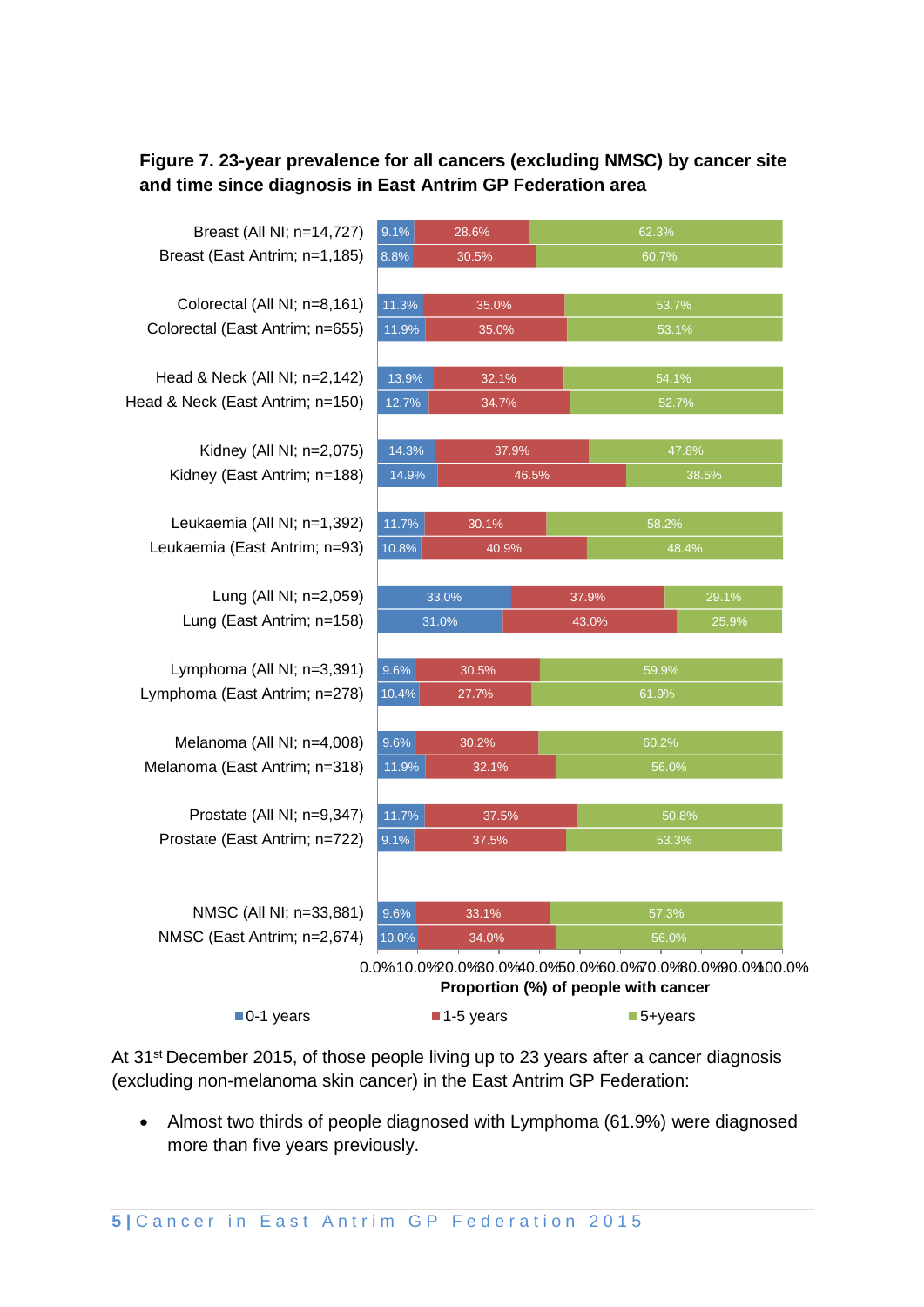• Almost three quarters (74.0%) of people diagnosed with lung cancer were diagnosed within the last five years.

## **Figure 8. 23- year prevalence of all cancers (excluding NMSC) by age at end 2015 in East Antrim GP Federation area**



• 8 out of 10 (80.5%) people diagnosed between 1993-2015 and alive at end of 2015 were aged 55 years or over at 31st December 2015 with one in five (23.8%) people aged between 75 and 85 years.

# **Acknowledgements**

This work has been undertaken by the N.Ireland Cancer Registry as part of the Macmillan-NICR Partnership funded by Macmillan Cancer Support. The N.Ireland Cancer Registry is funded by the Public Health Agency and is hosted by Queen's University, Belfast. This work uses data provided by patients and collected by the health service as part of their care and support. Further data is available from the Northern Ireland Cancer Registry web site: [www.qub.ac.uk/nicr](http://www.qub.ac.uk/nicr)**.** 

Phone: +44 (0)28 9097 6028 e-mail: nicr@qub.ac.uk